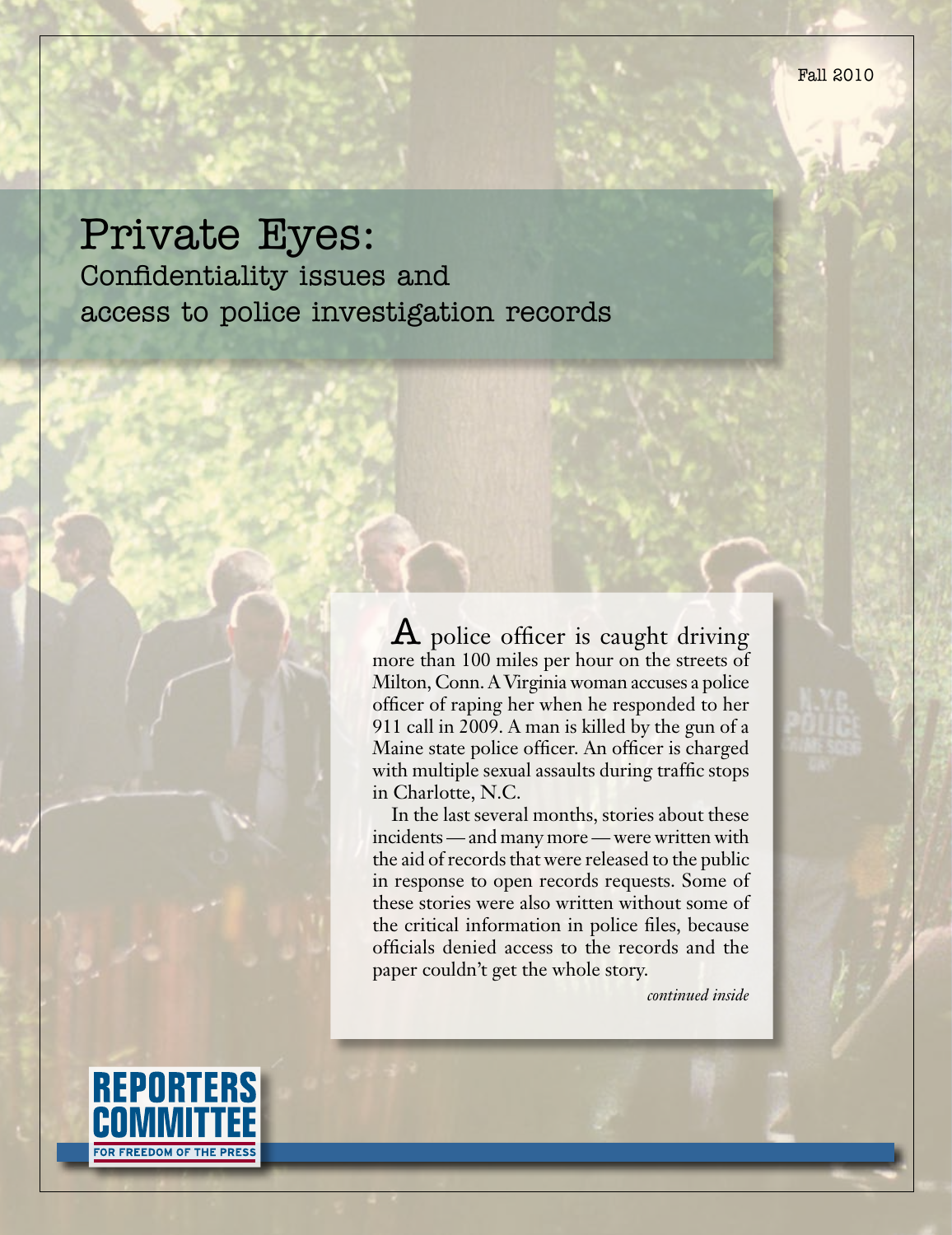Unfortunately, many stories pertaining to similar incidents are incomplete because reporters can't gain access to the information, either because the police stonewalled or were not required to release records. State laws regarding access to police records are not uniform: Some states allow broad disclosure of records, while some allow little disclosure. Yet, openness in police departments is essential to keeping in check an arm of government that is entrusted with power and enormous responsibility.

Far too often the only stories about major crimes are those documenting a news organization's request for records under state freedom of information acts and being denied access. As recently as Oct. 15, *The Post and Courier*, in South Carolina, was denied access to performance reviews of a Charleston public safety sergeant who was fired amid allegations of misconduct. The department denied access because the records were part of an ongoing criminal investigation. Jay Bender, an attorney for the South Carolina Press Association, disagreed and told the newspaper that, in denying access to the reports, the police were "mak[ing] up their own exemptions to the Freedom of Information Act."

In Milford, Conn., police are being criticized after erasing video tapes that had been requested under the state's Freedom of Information Law. Police insist the erasure was accidental. There, an attorney for a local teen who was killed in a collision with a police car sought the videos for a resulting lawsuit. Some of the missing 348 hours of video has been recovered — only 1/5 of the amount that was requested. The story, as documented by the *Connecticut Post*, has now become about obstruction and a valid information request.

Obstacles to gaining access to internal investigation records, arrest records and juvenile records are only part of the bigger picture of problems with access to police department records. Reporters must maneuver an evolving set of standards to get information, especially as states amend their laws, as Illinois and North Carolina have done in the last year. It appears there is a trend toward greater access, but police

For more information on police and personnel records, see the Open Government Guide on our website at www.rcfp.org/ogg . v

This guide was researched and written by the Reporters Committee fellow Christine Beckett. Publication was funded by a grant from the Mc-Cormick Foundation.

of compliance because, according to open government advocates, the cost to a citizen or newsroom to appeal a denial can be prohibitive.

Most states, like Alaska, California, Ohio, and Rhode Island, for example, have provisions that keep ongoing investigations into criminal conduct exempt,<sup>1</sup> which would include an ongoing internal investigation of a police officer. But even when an investigation into police misconduct is complete, records will not always be opened for inspection by the general public. Not every state will allow access to arrest records, either. And many states won't allow access to juvenile records at all.

## **Internal investigation records**

Gaining access to internal investigation records after police have concluded an investigation into allegations of misconduct is a difficult issue in many states.

In Maryland, this issue is currently before before the state high court. On Oct. 1, The Reporters Committee for Freedom of the Press filed a friend-of-the-court brief in the Maryland Court of Appeals in *Maryland Department of State Police v. Maryland State Conference of NAACP Branches*. The NAACP in Maryland filed a records request to obtain internal investigation records into allegations of racial profiling. The department denied the request. The dispute concerns the state's open records law, which exempts personnel records, but it is not clear whether internal investigations into individual officers falls within the scope of the term. This is the crux of the issue in many states: When an investigation has concluded, are the records open or does another exemption apply?

In most states, the question of whether or not to release internal investigation records is determined through a balancing of interests, performed either by the records custodian or by a judge, between the public benefits of disclosure and the privacy rights of the officers involved. Most states that perform a balancing test have found that the public interest in holding police accountable for their official conduct outweighs any claimed privacy interests. These states include, for example, Alaska in *Jones v. Jennings*, Georgia in *Fincher v. State of Georgia*, South Carolina in *Burton v. York City Sheriff's Department* and Utah in *Worden v. Provo City*, among others.

A common thread running through these cases is the public interest of creating and maintaining trust between the public and the police. Massachusetts, Wisconsin and Georgia courts emphasized the need for openness to foster public confidence. In Wisconsin, the court in *Isthmus Publishing* 

departments need to foster an atmosphere *Co. v. City of Madison Police Dep't*, held that police have an "awesome responsibility" and the "interest of society in scrutinizing the uses to which police personnel put their powers weighs more heavily" than any privacy interest individual officers may have.<sup>2</sup>

> Steve Zansberg, a partner in the Denver office of Levine Sullivan Koch & Schulz L.L.P., has argued many cases involving access to police internal investigation records. He said that the Massachusetts Court of Appeals expressed the issue best in *Worcester Telegram & Gazette Corp. v. Chief of Police of Worcester* when it held that allowing the internal investigation materials to be exempt would negate the stated purpose of having internal investigations: to instill public confidence in the police force.

> "If the whole process is shrouded in secrecy, it's counterproductive," Zansberg said. "It's not only necessary to allow the public to assess the conduct of the [accused] officer, but also to allow an assessment of the quality of the investigation into alleged misconduct, especially when there is a finding of no fault."

> Other courts, like the Washington Supreme Court in *Cowles Publishing Co. v. State Patrol*, have found that there is no privacy right for police officers when they act in their official capacity. Police officers are public servants and public employees on all levels have a lower expectation of privacy about records that reflect how they conduct government business, Zansberg said. And courts are generally reflecting that belief, he added.

> Despite what Zansberg called a trend towards openness, there are still a significant number of states that limit access to these records.

> For example, Vermont makes police internal investigations confidential, exempting a "disciplinary investigation by any police" with only limited information made public. The Ohio Supreme Court held in *Ohio Patrolmen's Benevolent Association v. City of Mentor* that internal investigation records were exempt from open records laws under existing exemptions for ongoing investigations to the extent that the documents would reveal the identities of uncharged suspects. Further, the North Carolina Supreme Court held in *News and Observer Publishing Co. v. Poole* that any record that involves disciplinary actions, suspensions or terminations is exempt under the personnel files exemption to the state public records law.

> The New Hampshire Supreme Court interpreted its public records statute to exclude internal investigation records in *Union Leader Corp. v. Fenniman*. "These files plainly 'pertain to internal personnel practices' because they document procedures leading up to internal personnel discipline,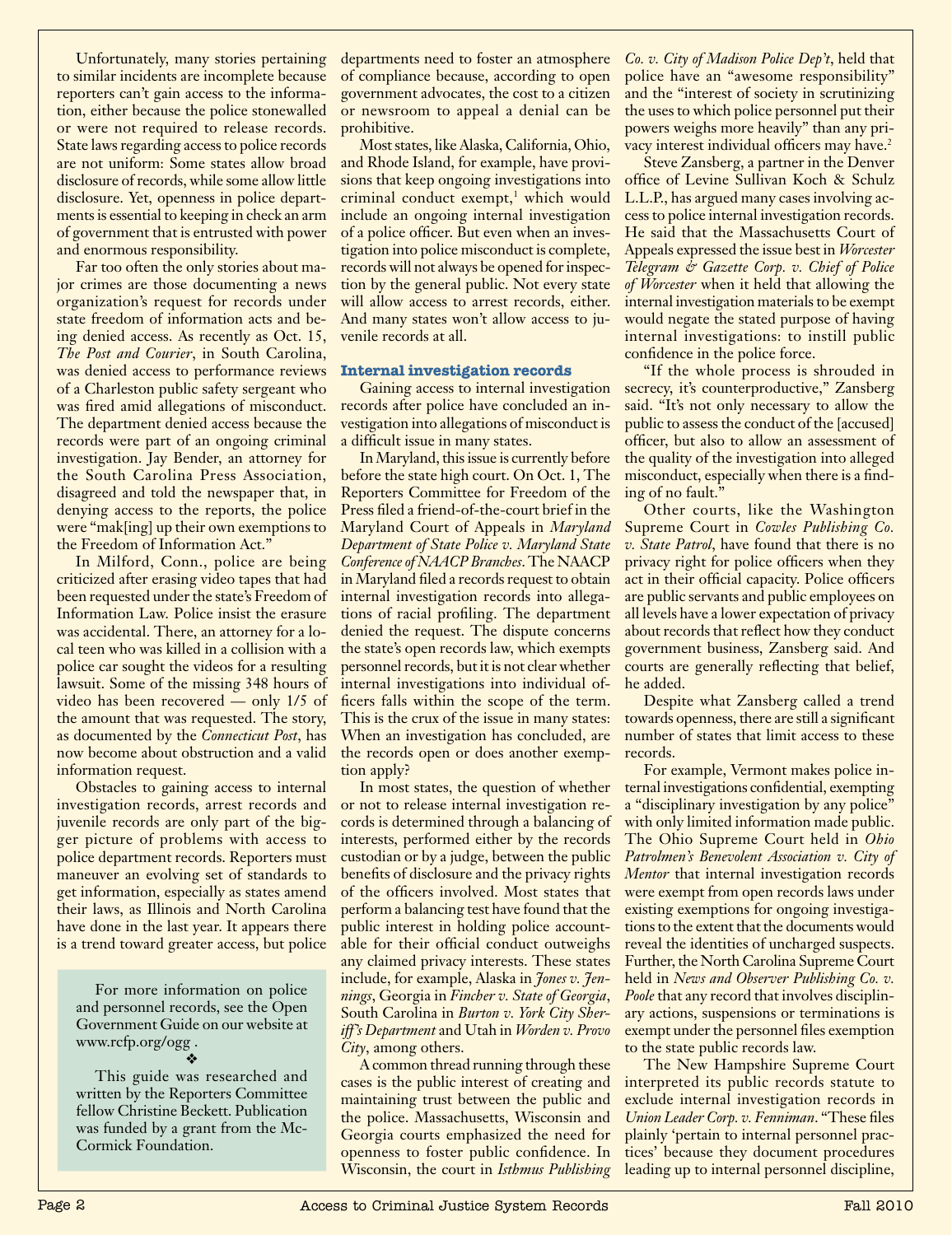a quintessential example of an internal personnel practice," the court held.

While the language in the New Hampshire statute appears ambiguous, the court found that the legislative intent was to keep the records out of the public eye and held that a balancing test to determine "whether the benefits of nondisclosure outweighed the benefits of disclosure" was inappropriate because the records are "categorically exempt." The case was brought by a newspaper that already had the results of the investigation, but wanted access to the documents collected during the process.

Most states have a personnel records exemption to their open records law.

A few states have statutorily opened these records or not exempted personnel records at all. Tennessee makes law enforcement personnel records open, subject to minor exceptions. Illinois has a statute that negates any privacy claim in records involving the public duties of public employees. North Dakota has no personnel record exemption at all, and the state Supreme Court has twice held that personnel files are public records.

Zansberg approves of those states that have adopted a balancing test to determine openness. He says that there are some records, in rare cases, that should be shielded, like financial information or the identity of undercover officers. However, he thinks that the balancing test should start with a strong presumption of openness and that some courts fail to give the proper weight to the public interest.

In the end, disclosing internal investigation records benefits all sides, Zansberg said. "To keep this information under wraps is a disservice. It does more damage to police in their ability to engage the community. It makes citizens less likely to cooperate and assist in investigations."

#### **Arrest records**

Arrest records are generally open to the public unless they concern an active or ongoing investigation. A few states restrict the information that can be obtained from an arrest record, especially when it concerns individuals who were never charged, were acquitted or had their records expunged. Again, the determination will often result in a balancing test comparing the public's interest in disclosure against the individual



privacy interest.

In Vermont, for example, arrest records are open unless they are part of an ongoing investigation. In *Caledonian Record Publishing Co. v. Walton*, the Vermont Supreme Court held that, in general, arrest records are the product of the investigation, rather than part of an ongoing investigation, so the records are presumptively open. Oklahoma, Arkansas and Ohio courts have also ruled to allow access to arrest records<sup>3</sup>

Wisconsin and Texas courts follow a slightly different approach, where access to general arrest sheets has been allowed when searching into a specific incident, but the courts have been less persuaded when the request concerns personal histories and arrest records. In *Newspapers Inc. v. Breier*, the Wisconsin Supreme Court held that the police must allow inspection of the police blotter and a chronological list of arrests. The court, although not ruling on the matter, expressed doubt about whether a request for an individual's personal arrest history would pass a balancing test between public and private interests.

Much like the Wisconsin court, the Texas Court of Civil Appeals held in *Houston Chronicle Publishing Co. v. City of Houston* that some information may be released to the public, but other more detailed information must remain confidential due to privacy concerns. On one hand, the court held that when researching a specific incident, the arrest sheet was not exempt from the state's public records law: "The press and the public have a constitutional right of access to information concerning crime in the community, and to information relating

to activities of law enforcement agencies."

However, the court held that personal histories and arrest records of individuals are exempt from disclosure: "A holding that the Personal History and Arrest Record must be open to inspection by the press and public would contain the potential for massive and unjustified damage to the individual."

Joseph Larsen, special counsel at the law firm of Sedgwick, Detert, Moran & Arnold, L.L.P. in Houston said that the *Houston Chronicle* decision set the pattern for everything that followed in Texas regarding access to police documents. Larsen, who also works with the Freedom of Information Foundation of Texas, says the state attorney general's office in Texas has taken the *Houston Chronicle* precedent even further by systematically broadening the category of records that are being withheld from the public, including mug shots and autopsy reports, which Larsen believes violate the public's rights to access.

"The [attorney general's office] very rarely rules against law enforcement," said Larsen. "The public is being deprived of this information when I think the law requires its release."

One of Larsen's biggest complaints is that he feels the state attorney general's office and the police departments are misinterpreting the *Houston Chronicle* ruling and denying access to records that do not properly fit into an exemption. Arrest histories, which are exempt in Texas and most other states, and arrest records, which are not, are very different, Larsen said. Arrest records are the records that are stored by police departments after an incident,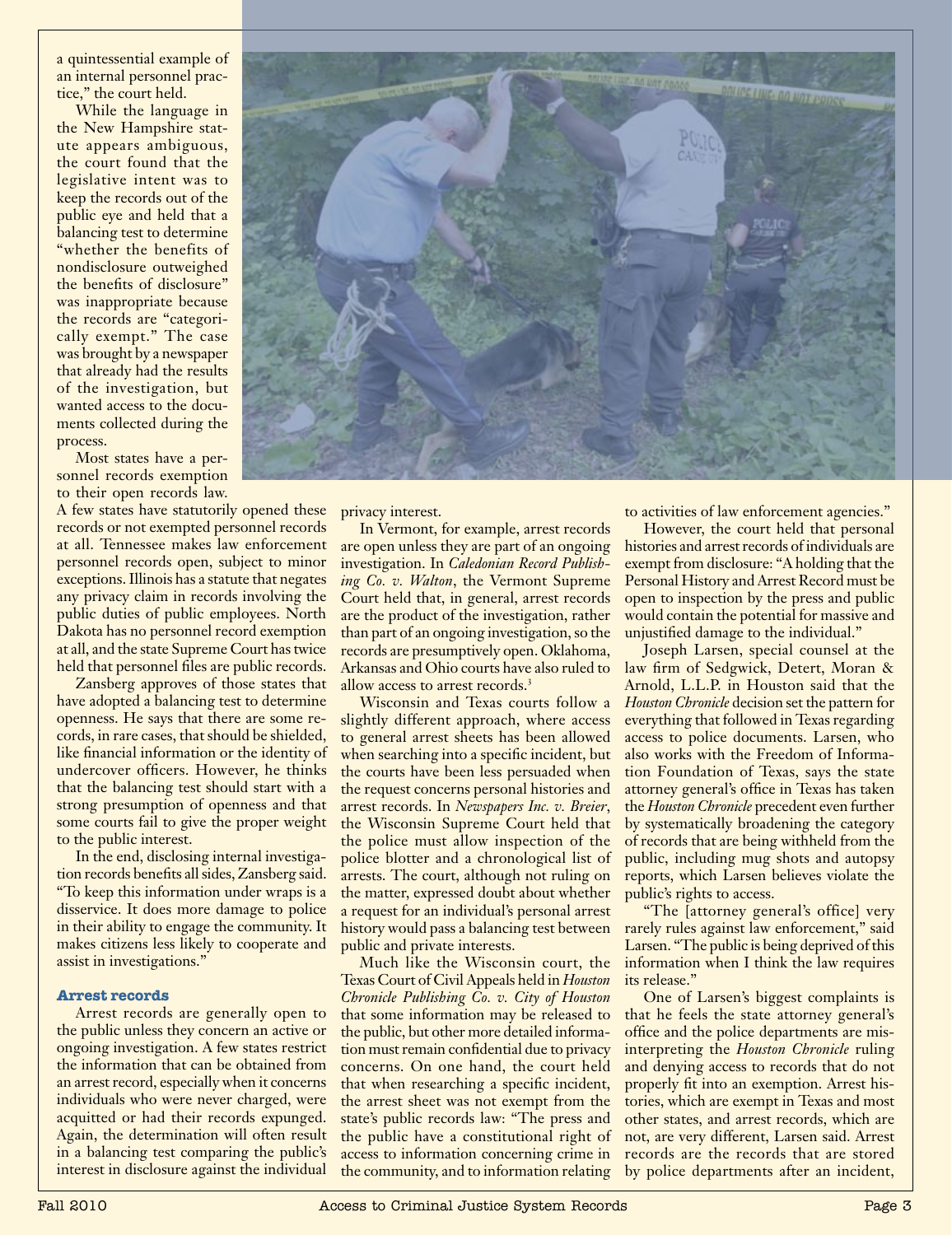

Relatively few court opinions exist regarding access to juvenile records because many state laws contain explicit exemptions for these types of records. However, Georgia and Virginia courts have advocated a balancing test in such circumstances, refusing to enforce a blanket prohibition on disclosure of juvenile records.

The Virginia Circuit Court, in an unpublished decision in *In re Richmond Newspapers, Inc.*, found that an absolute rule barring access to juvenile records would be inappropriate. However, the court didn't allow access to the records of a juvenile who was charged with murder. The court remanded the case and

whereas arrest histories "are almost like work product," Larsen said. They involve the accumulation of records from all over the state and country.

Larsen pointed to a few examples of what he believed were instances where the police wrongly denied access to information. But few cases make it past the attorney general's review in Texas. He says the cost of an appeal is often prohibitive to newspapers and other media companies, and there's just too much bad law on the books.

When records are found to be exempt. it is generally because the court found that the records were part of an open investigation. The federal Freedom of Information Act and most state open records laws have an exemption for ongoing investigations. In Texas, the law requires that only basic information must be released and additional information will only be released when there is either a conviction or a deferred adjudication, Larsen said.

Arrest records contain personal information and courts have held that the risk inherent with releasing information that is not always up-to-date and can be highly prejudicial to individuals if they are released because an arrest records does not always reflect instances where charges have been expunged or an individual was pardoned, was never charged or was acquitted. Courts have relied on this reasoning in keeping some records secret, but Larsen feels the police have other reasons for wanting these records kept confidential.

Law enforcement is protective of its own and keeping these records confidential keeps other issues out of the public eye as well, like use of force and other problems that may arise in the course of an investigation, he said.

"The police are arguably the most powerful part of the government because they can take your stuff away - take you away," Larsen said. "It is extremely important that law enforcement be accountable."

Arrest records, Larsen says, are just one of the many things that the Texas government is keeping out of the hands of reporters and out of the hands of the public. "If we're going to limit government, we've got to know what it's doing," he said. "You can't have a limited government if the government controls all the critical information."

## **Juvenile records**

Most state open records laws contain an exemption for juvenile records, protective custody and delinquency records.4 For most juvenile records, access is limited to the juvenile, his or her parents or guardians, or other parties directly involved in a legal matter. Some states, such as Tennessee and Colorado, allow for some disclosure depending on the age of the juvenile and the severity of the crime. Tennessee will permit access in cases where the juvenile is 14 years old or older and is charged with a serious crime. Colorado will open records if the juvenile is 12 years old or older if he or she is charged with a violent crime.

ordered the lower court to conduct a balancing test to weigh the interest of public disclosure against the interest in shielding juveniles from exposure and scrutiny from the press and public. The court held that society's interest in "shielding juveniles from the same level of scrutiny which sometimes attaches to adults" is "just as compelling as society's interest in gaining access to court records."

In *Florida Publishing Co. v. Morgan*, the Supreme Court of Georgia found that while there cannot be an absolute closure, there can be a presumption of confidentiality in juvenile cases. The court held that the press and the public "must be given an opportunity to show that the state's or juveniles' interest in a closed hearing is not 'overriding' or 'compelling.'"

As expressed in the Virginia case, states recognize a compelling state interest in protecting juveniles, as evidenced by the laws keeping these records confidential, even when they are accused of serious crimes. It is only in limited circumstances, generally involving teens accused of serious, violent crimes, where records and proceedings are open.

The Virginia decision, however, has not led to many changes in how things are done within the state. While a Virginia circuit court opinion is not particularly persuasive, Dick Hammerstrom, of *The Free Lance-Star*  thinks the issue it greater than what has been announced in that particular case. Hammerstrom, who serves on the Virginia Coalition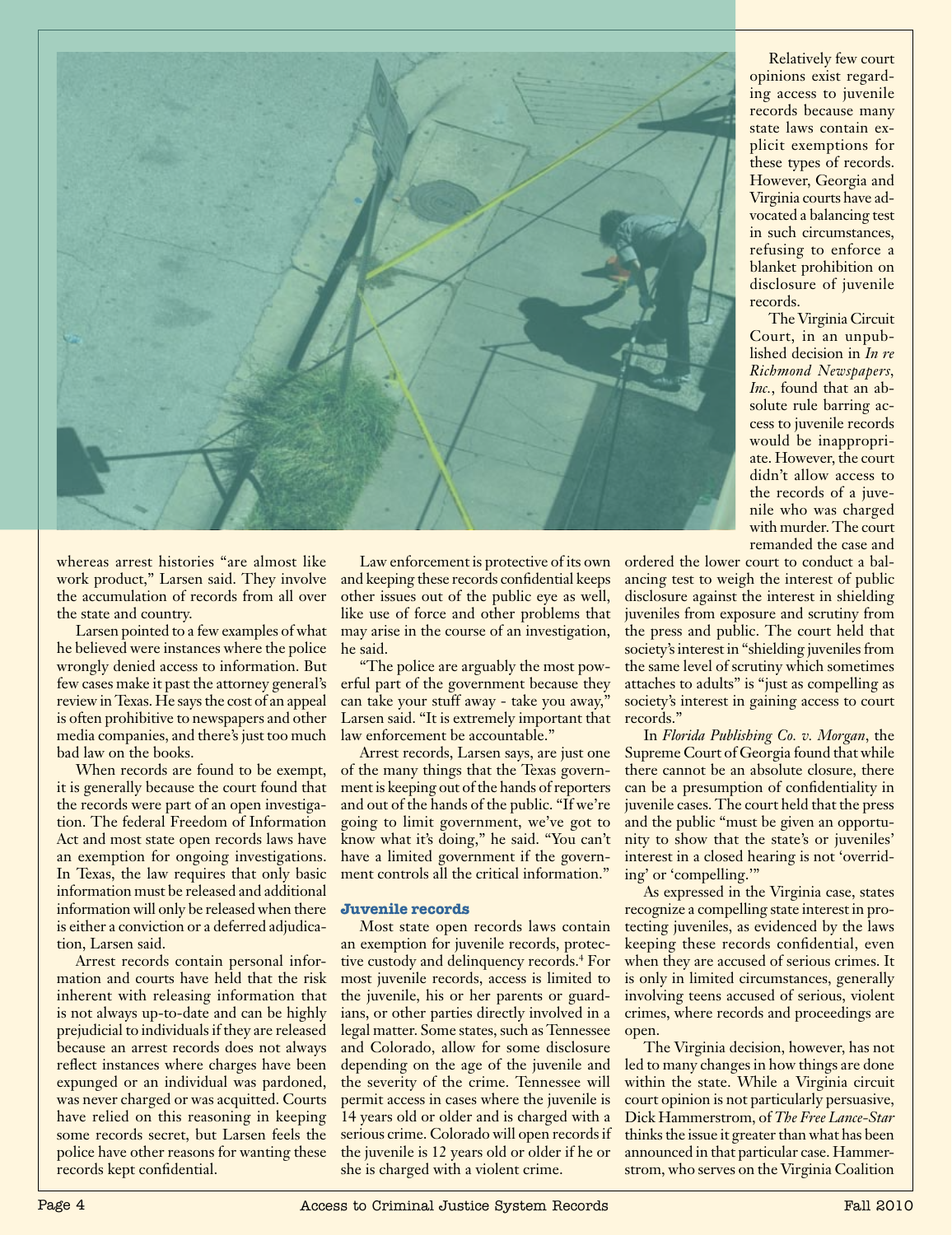Virginia is to deny access to juvenile records and proceedings.

The judges make their own rules and they don't follow *In re Richmond Newspapers,* he said. In fact, he says, judges will often deny reporters access to even cases where the offenders are adults if the crime is against a juvenile.

In Tennessee, the state legislature felt there was a need to have a more open juvenile system because of the very adult crimes that minors can commit, especially after a marked increase in juvenile crimes about 10

for Open Government, says that the norm in years ago, said Frank Gibson, executive director of the Tennessee Coalition for Open Government. With a desire to increase punishments for youth offenders came an increase in openness for the proceedings, but only for the most violent offenses.

> The reason these records are secret is to protect the minor from being stigmatized by the press and to be better rehabilitated, Gibson said. "I'm not sure that a 14-year-old who pulls a gun and kills two people will be stigmatized by having his name published in the paper."

The public has a right to know this in- said.  $\blacklozenge$ 

formation because juvenile crime affects the public just as any crime in the community does, Gibson said. People have a right to know what is going on in their community and to know if they are safe. Keeping juvenile records secret helps few people in reality, whereas secrecy can hurt. And like in Virginia, Gibson said that judges will often ignore the law and keep the proceedings closed because few parties sue over the issue and even if there is a law suit, the result is often too late to make any difference.

"Secrecy is bad in any context," Gibson

#### **Endnotes**

1. More than 45 states have statutes and/or legal precedent that either limit or prohibit access to ongoing police investigations. Openness varies state to state. Colorado and California, for example, have some of the most open standards, prohibiting access only in situations where it is shown that an investigation would be severely hampered by disclosing information. *See* Cal. Gov't Code §§ 6254(f)(1), (f)(2) and (f)(3); *City of Pretash v. City of Leadville*, 715 P.2d 1272 (Colo. App. 1985). Other states, like Delaware and Kentucky, have full bans on disclosure of these records. *See* 29 Del. C. § 10002(g)(3); KRS 61.878(1)(h).

2. *See Isthmus Publ'g Co. v. City of Madison Police Dep't*, 1995 WL 819176, \*12 (Wis. Cir. Ct. 1995); *See also Fincher v. State*, 497 S.E.2d 632, 636 (Ga. Ct. App. 1998); *Worcester Telegram & Gazette v. Chief of Police of Worcester*, 787 N.E.2d 602, 607 (Mass. App. Ct. 2003).

3. *See Oklahoma Publ'g Co. v. City of Moore*, 682 P.2d 754 (Okla. 1984); *Hengel v. City of Pine Bluff*, 821 S.W.2d 761 (Ark. 1991); *State ex rel. Outlet Commc'ns, Inc. v. Lancaster Police Dep't*, 528 N.E.2d 175 (Ohio 1988).

4. More than 30 states exempt juvenile records from disclosure in sum or in part. Many of these states have exceptions for when the juvenile is charged with a serious, violent crime. Those states include, among others, Tennessee, T.C.A. § 37- 1-154; Arkansas, Ark. Stat. Ann. § 9-27-352; Florida, Fla. Stat. sec. 39.045(9) (1995); and Utah, Utah Code Ann. § 78A-6-209. Washington has a presumption of openness in juvenile offender proceedings, but does allow for closure in certain circumstances. RCW 13.40.140(6), 13.50.010 and .050(2), (11).

## **Cases and Statutes Cited**

- *Burton v. York City Sheriff's Department*, 594 S.E.2d 888 (S.C. Ct. App. 2004)
- *Caledonian Record Publishing Co. v. Walton*, 573 A.2d 296 (Vt. 1990)
- *City of Pretash v. City of Leadville*, 715 P.2d 1272 (Colo. App. 1985)
- *Cowles Publishing Co. v. State Patrol*, 748 P.2d 597 (Wash. 1988)
- *Fincher v. State of Georgia*, 497 S.E.2d 632, 636 (Ga. Ct. App. 1998)
- *Florida Publishing Co. v. Morgan*, 322 S.E.2d 233 (Ga. 1984)
- *Hengel v. City of Pine Bluff*, 821 S.W.2d 761 (Ark. 1991)
- *Houston Chronicle Publishing Co. v. City of Houston*, 531 S.W.2d 177 (Tex. Civ. App. 1975)
- *In re Richmond Newspapers, Inc.*, 1988 WL 619412 (Va. Cir. Ct. 1988)
- *Isthmus Publishing Co. v. City of Madison Police Dep't* 1995 WL 819176, (Wis. Cir. Ct. 1995)
- *Jones v. Jennings*, 788 P.2d 732 (Alaska 1990)
- *Maryland Department of State Police v. Maryland State Conference of NAACP Branches*, 988 A.2d 1075 (Md. App. 2010) (cert. granted 2010)
- *News and Observer Publishing Co. v. Poole*, 412 S.E.2d 7 (N.C. 1992)
- *Newspapers Inc. v. Breier*, 279 N.W.2d 179 (Wis. 1979)
- *Ohio Patrolmen's Benevolent Association v. City of Mentor*, 732 N.E.2d 969 (Ohio 2000)
- *Oklahoma Publ'g Co. v. City of Moore*, 682 P.2d 754 (Okla. 1984)
- *State ex rel. Outlet Commc'ns, Inc. v. Lancaster Police Dep't*, 528 N.E.2d 175 (Ohio 1988)
- *Union Leader Corp. v. Fenniman*, 620 A.2d 1039 (N.H. 1993)
- *Worcester Telegram & Gazette Corp. v. Chief of Police of Worcester*, 787 N.E.2d 602, 607 (Mass. App. Ct. 2003)
- *Worden v. Provo City*, 806 F. Supp. 1512 (D. Utah 1992)
- 5 Ill. Comp. Stat. Ann. 140/7(1)(c) (2010)
- N.D. Cent. Code § 44-04-18 (2010)
- Tenn. Code Ann. § 10-7-503(c)(1) (2010)
- Vt. Stat. Ann. tit. 1 § 317 (2010)